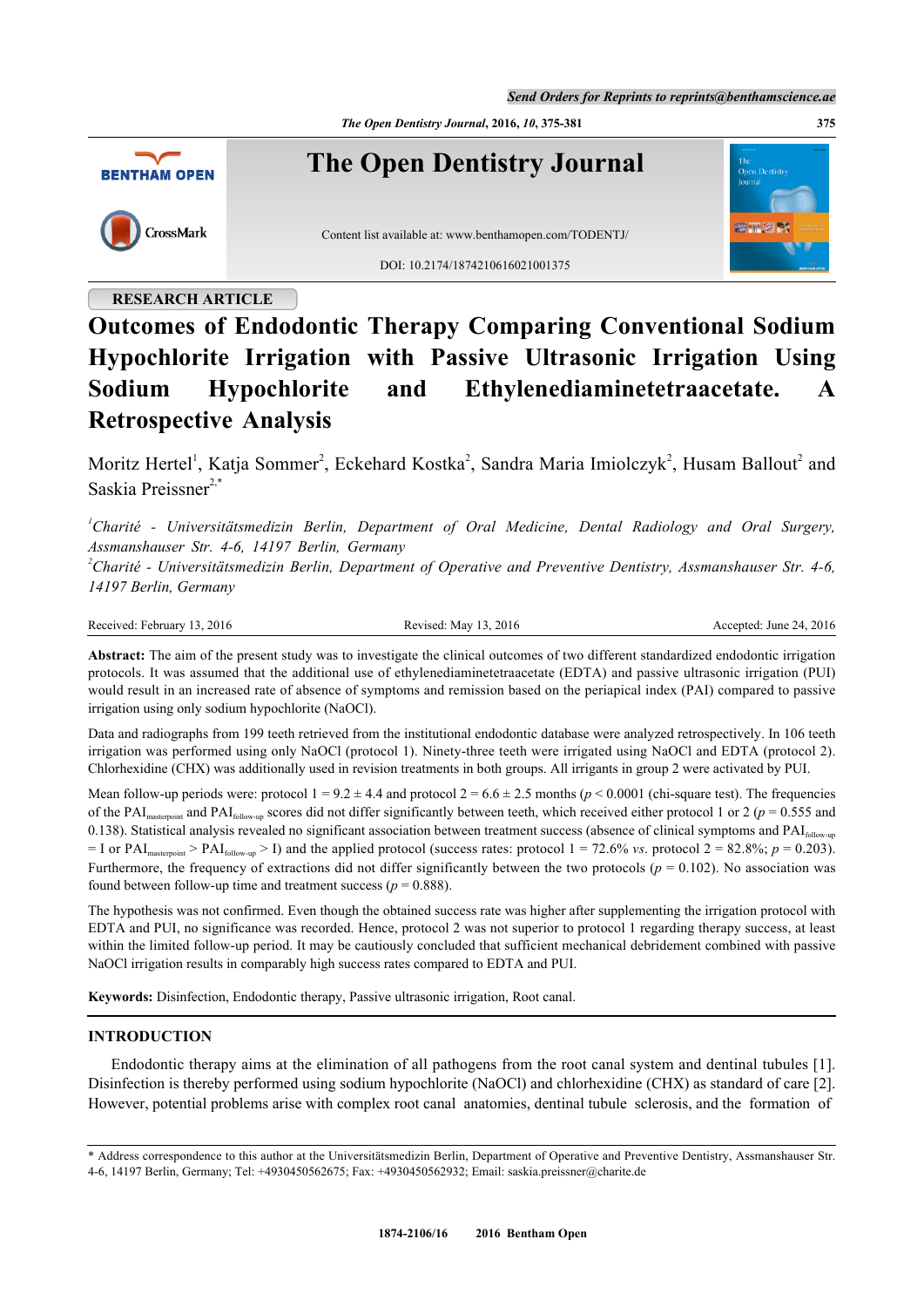a smear layer[[3,](#page-5-2) [4](#page-5-3)]. Furthermore, microbial resistance poses a threat to treatment success, specifically regarding *Enterococcus faecalis* and *Candida* species [\[5,](#page-5-4) [6\]](#page-6-0). In order to enhance the antimicrobial efficacy of endodontic disinfection, different protocols have been established. Using the example of NaOCl, improved bactericidity, penetration, and tissue dissolving ability were reported from ultrasonic activation[[7](#page-6-1)]. Furthermore, ultrasonically activated ethylenediaminetetraacetate (EDTA) was introduced to remove the smear layer to facilitate the penetration of irrigants [[8](#page-6-2), [9\]](#page-6-3). To avoid undesirable effects like straightening of the root canal, passive ultrasonic irrigation (PUI) is currently preferred to active sonication [\[10\]](#page-6-4). However, the superiority of ultrasonic irrigation over passive irrigation remains controversial [[7,](#page-6-1) [8](#page-6-2)]. Furthermore, most studies investigating the effects of different irrigation protocols have been performed *in vitro*. Thus, the impact on relevant clinical outcome parameters remains partially unknown.

In general, treatment success is heterogeneously defined based on clinical, radiological, and histological findings [\[11](#page-6-5)]. Even though the presence of symptoms, *e.g*. fistulae or complaints, is considered to be treatment failure, the absence of these findings cannot necessarily be interpreted as success [\[12](#page-6-6), [13](#page-6-7)]. Histological criteria of success have been defined as a physiological reconstitution of the periapical tissues including the absence of inflammatory cells [[14\]](#page-6-8). Nevertheless, histology is not routinely available. Thus, both clinical and radiological findings are most commonly used to assess the outcome of endodontic treatment. Accordingly, the German Society of Dentistry (Deutsche Gesellschaft für Zahn-, Mund- und Kieferheilkunde e.V. [DGZMK]) and the European Society of Endontology (ESE) suggest classifying the outcome as complete remission (absence of symptoms and radiological findings), incomplete remission (absence of symptoms and partial remission of the periapical lesion), or no remission (presence of symptoms and/or absence of radiological remission).

The aim of the present study was to investigate the clinical outcomes of two different standardized irrigation protocols. Data obtained from the institutional endodontic database and radiographs of patients who received either NaOCl (and NaCl followed by CHX in revision cases) (protocol 1) or NaOCl + PUI followed by EDTA + PUI (and NaCl + PUI followed by CHX + PUI in revision cases) (protocol 2) were retrospectively analyzed. It was hypothesized that the absence of symptoms and periapical remission based on the radiographically assessed periapical index (PAI) [\[15](#page-6-9)] would significantly more frequently be detected among teeth which received protocol 2.

### **MATERIAL AND METHODS**

# **Data Assessment from the Institutional Endodontic Database**

The institutional endodontic database collects pseudonymized data of patients who received endodontic therapy including follow-up within the student's educational program. It was established in November 2011 and assesses data to this day. Data were exclusively collected at the Department of Operative and Preventive Dentistry, Charité - Universitätsmedizin Berlin within the regular treatment and diagnostic protocols. The assessed data contained epidemiologic (age, gender, tooth) and clinical variables (anamnesis, symptoms, sensibility and percussion testing, probing depth, mobility grade). Furthermore, the endodontic database included data retrieved from standardized periapical radiographs recorded at the time of masterpoint try-in and recall visits. All radiographs were recorded using a digital sensor (XIOS Plus, Sirona, Wals bei Salzburg, Austria). Analysis was performed using radiographic software (Sidexis XG 2.61, Sirona, Wals bei Salzburg, Austria) and the same monitor (L246WHX, LG Electronics, Ratingen, Germany), which was set to a maximum resolution of 1.920 x 1.200 pixels. All radiographs were examined by two different physicians (E.K. and S.P.) who were highly experienced in endodontics. Both were blinded regarding the time of the radiography and the treatment protocol. Evaluation of the radiographs was performed by assigning PAI scores I–V [\[15\]](#page-6-9). If the same PAI scores were obtained for the masterpoint try-in and the last recall visit (if  $PAI > 1$ ), the investigators compared both radiographs and classified the size of the lesion at the time of follow-up as "decreased, constant, or increased." The accordance between both observers was subsequently calculated.

### **Treatment Protocols**

Following initial diagnostics, mechanical endodontic therapy was performed and accompanied by standardized irrigation protocols (Fig. **[1](#page-2-0)**). Depending on the root canal anatomy, treatment was performed either manually (Hedström files & K-Reamers, VDW, München, Germany) or utilizing rotating instruments (FlexMaster, VDW, München, Germany), applying a crown-down technique. Mechanical debridement procedures were unchanged within the investigated period.

Irrigation protocol 1 was applied between November 1, 2001, and February 28, 2013. All teeth were passively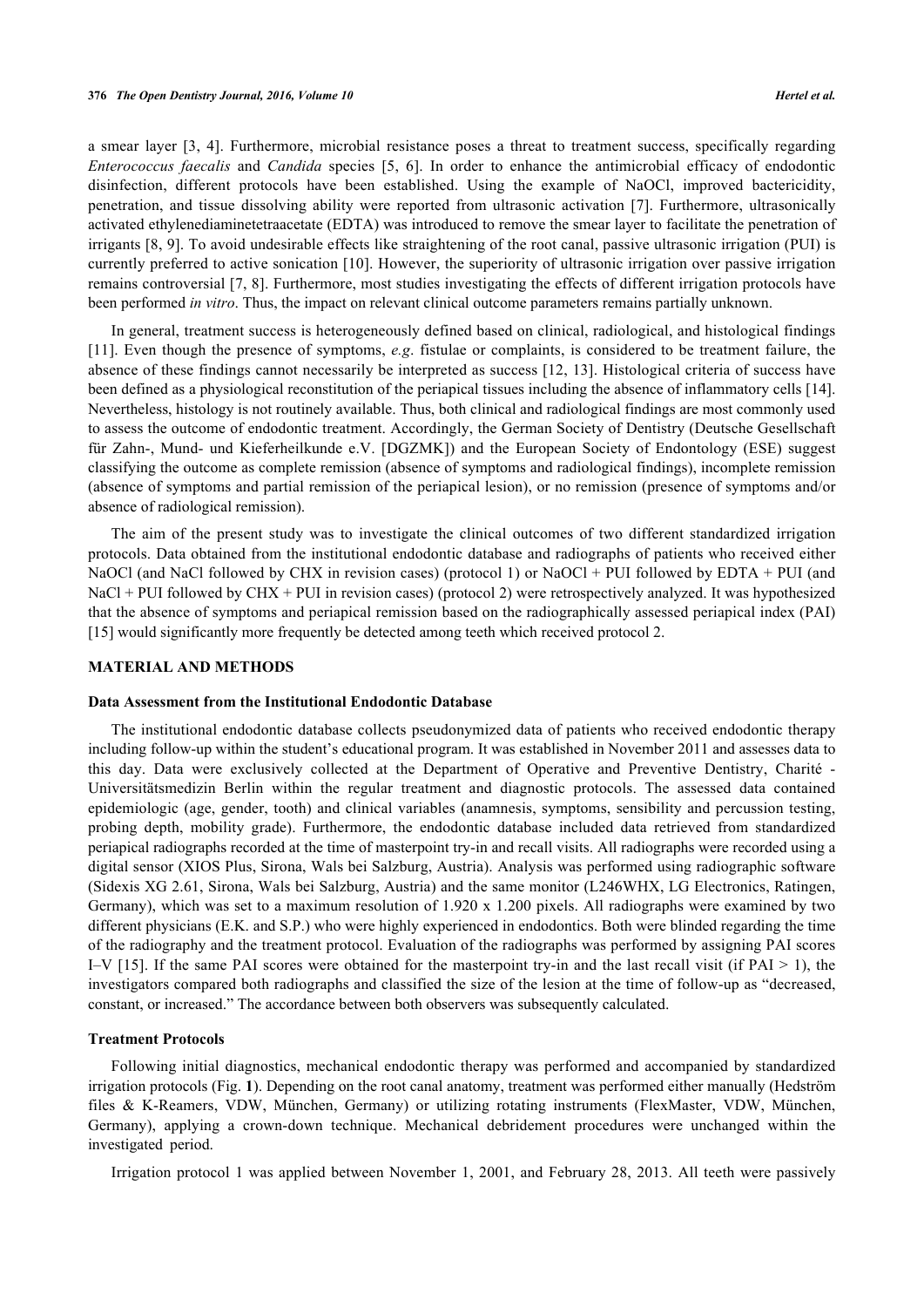irrigated using 1.0% NaOCl at all steps of treatment. Finally, 2.0 ml of NaOCl were applied for 30 seconds per canal. In revision cases, all canals were additionally irrigated with 2.0 ml of 0.9% NaCl followed by 2.0 ml 2.0% CHX for 30 seconds per canal.

<span id="page-2-0"></span>Irrigation protocol 2 was established to replace protocol 1 after an interim period of one month on April 1, 2013. Teeth of patients treated until April 30, 2014, were considered for inclusion. All applied irrigants were activated using PUI. The protocol was performed using 1.0% NaOCl + PUI at all steps of therapy. Final irrigation consisted of 2.0 ml of NaOCl + PUI for 30 seconds followed by 2.0 ml 20.0% EDTA + PUI for 30 seconds per canal (and 2.0 ml 0.9% NaCl + PUI followed by 2.0 ml 2.0% CHX + PUI for 30 seconds per canal in revision cases). PUI was performed utilizing an ISO 15-finger spreader (VDW, München, Germany) and a 28 kHz ultrasonic device (VDW Ultra, VDW, München, Germany) at 20% power/irrigation activation mode. Regardless of the applied irrigation protocol, all canals were filled using gutta-percha and a sealant (AH Plus, Dentsply, Mannheim, Germany) applying a lateral condensation technique (Fig. **[1](#page-2-0)**).



Fig. (1). Irrigation protocols and number of teeth (= number of patients) treated accordingly. CHX = chlorhexidine, EDTA = ethylenediaminetetraacetate, NaCl = sodium chloride, NaOCl = sodium hypochlorite, PUI = passive ultrasonic irrigation)

# **Inclusion Criteria**

Data from all teeth treated according to protocol 1 or 2, which were contained in the institutional endodontic database, were eligible for the analysis if the last follow-up radiography was taken at least three months after completing endodontic treatment.

# **Outcome Parameters**

Therapy outcomes were evaluated based on clinical and radiological findings and classified according to the guidelines of the DGZMK and the ESE as follows: (i) complete remission: absence of clinical and radiographical symptoms (physiological dimension of the periodontal space in terms of  $\text{PAI}_{\text{follow-up}} = I$ ); (ii) incomplete remission: absence of clinical symptoms and subtotal remission of the periapical lesion ( $PAI_{\text{masterpoint}}$  >  $PAI_{\text{follow-up}}$  > I); and (iii) no remission: presence of clinical symptoms and/or absence of decrease in size of the periapical lesion (PAI<sub>masterpoint</sub>  $\leq$  $PAI_{\text{follow-up}}$  > I). Additionally, it was evaluated if extraction was necessary. The outcomes (i) and (ii) were classified as treatment success, whereas (iii) and extraction were defined as therapy failure.

# **Statistical Analysis**

Statistical analyses were performed using Pearson's chi-square test, one-way analysis of variance (ANOVA) and a binary logistic regression model (SPSS Statistics 23, IBM, Armonk, NY, USA). The level of significance was defined as  $p \le 0.05$ .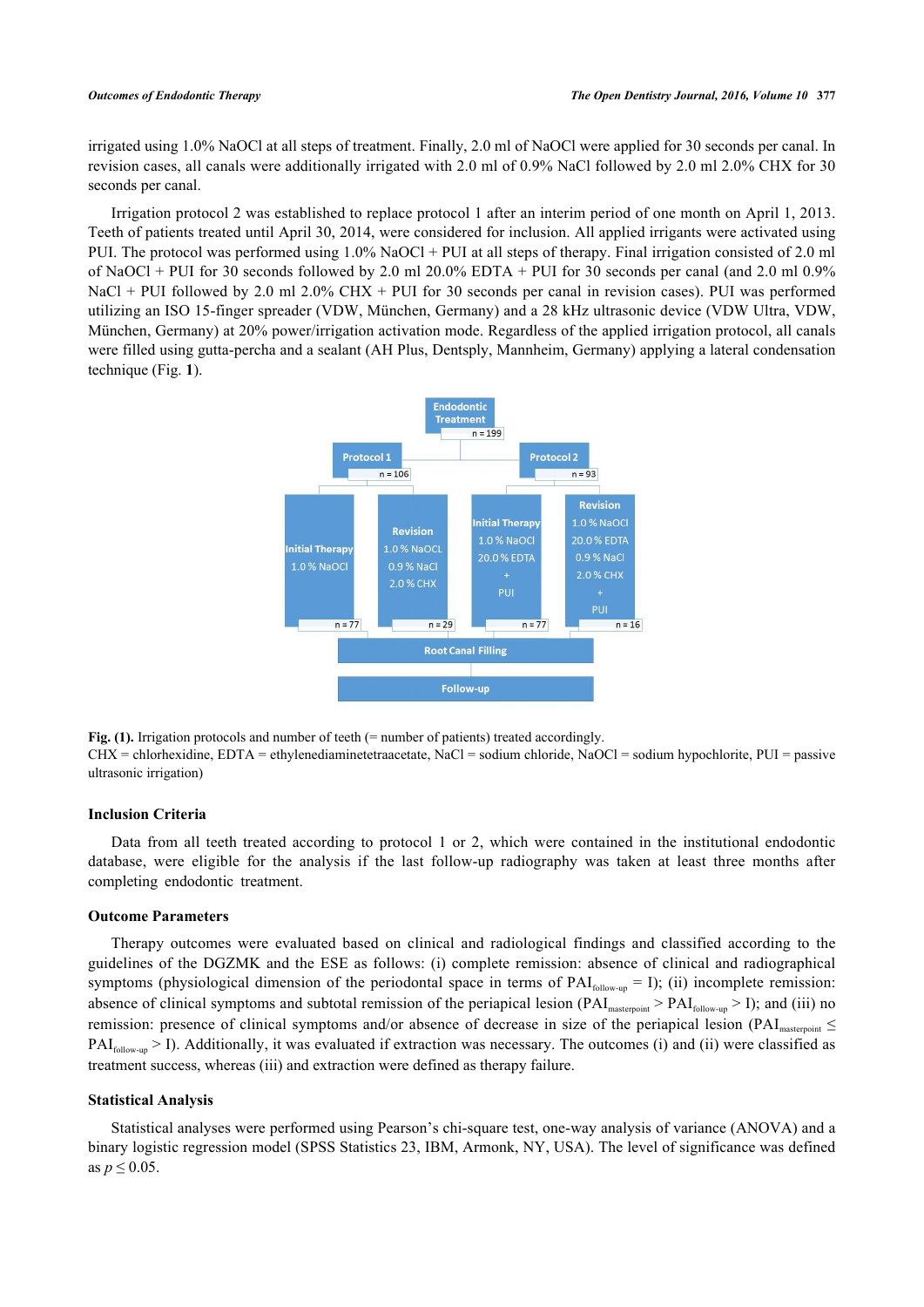# **Compliance with Ethical Standards**

The article does not contain any clinical studies including humans or animals performed by any of the authors. All procedures retrospectively assessing data from humans were in accordance with the ethical standards of the institutional and national research committee and with the 1964 Helsinki declaration and its later amendments. Formal approval was granted by the institutional ethical review committee of the Charité - Universitätsmedizin Berlin (EA1/327/13).

# **RESULTS**

# **Study Population**

One hundred and ninety-nine out of 250 teeth treated between November 1, 2001, and February 28, 2013, and between April 1, 2013, and April 30, 2014, met the inclusion criteria and were included in the analysis. The included 199 teeth belonged to 199 different patients (95 females and 104 males). One hundred and six teeth were treated according to protocol 1, whereas protocol 2 was applied in 96 teeth (Fig.**1**). No significant differences in the distribution of gender, age, localization (maxilla *vs*. mandible), tooth (anterior teeth *vs*. premolars *vs*. molars), and type of therapy (initial treatment *vs*. revision) were detected between the patients and teeth treated with either protocol 1 or 2  $(p > 0.05$  (chi-square test)) Table [1](#page-3-0). The mean age and standard deviation of the included females and males were 56  $\pm$ 16 (range: 19-93) years and 58  $\pm$  14 (range: 23-82) years, respectively. Age distribution did not differ significantly between genders ( $p = 0.280$  (chi-square test)).

<span id="page-3-0"></span>

| Table 1. Epidemiologic, clinical and therapeutic parameters of the included teeth $(n = 199)$ . Percentages are given among the |  |  |
|---------------------------------------------------------------------------------------------------------------------------------|--|--|
| respective treatment protocol.                                                                                                  |  |  |

| Parameter       | Protocol 1 ( $n = 106$ ) | Protocol 2 ( $n = 93$ ) | $p^*$ |
|-----------------|--------------------------|-------------------------|-------|
| Gender          |                          |                         |       |
| Female          | 47 (44.3%)               | 48 (51.6%)              | 0.305 |
| Male            | 59 (55.7%)               | 45 (48.4%)              |       |
| Age             |                          |                         |       |
| (years)         |                          |                         | 0.180 |
| $1 - 19$        | $\mathbf{0}$             | $1(1.1\%)$              |       |
| 20-29           | 5(4.7%)                  | $4(4.3\%)$              |       |
| 30-39           | $7(6.6\%)$               | $3(3.2\%)$              |       |
| 40-49           | 23(21.7%)                | $12(12.9\%)$            |       |
| 50-59           | $22(20.8\%)$             | $25(26.9\%)$            |       |
| 60-69           | $27(25.5\%)$             | $21(22.6\%)$            |       |
| 70-79           | 19 (17.9%)               | 26 (28.0%)              |       |
| 80-80           | $3(2.8\%)$               | $\theta$                |       |
| $90+$           |                          | $1(1.1\%)$              |       |
| Localization    |                          |                         | 0.503 |
| Maxilla         | $46(43.3\%)$             | 36(38.7%)               |       |
| Mandible        | $60(56.6\%)$             | $57(61.3\%)$            |       |
| <b>Teeth</b>    |                          |                         | 0.405 |
| Anterior Teeth  | 29 (27.4%)               | 20(21.5%)               |       |
| Premolars       | 30(28.3%)                | 34 (36.3%)              |       |
| Molars          | 47 (44.3%)               | 39 (41.9%)              |       |
| Therapy         |                          |                         | 0.088 |
| Initial Therapy | 77 (72.6%)               | 77 (82.8%)              |       |
| Revision        | 29 (27.4%)               | $16(17.2\%)$            |       |

 $* = p$  values referring to comparison between protocol 1 and 2.

Protocol  $1 = NaOCl$  (+ NaCl + CHX in revision cases)

Protocol  $2 = NaOCl + EDTA + PUI + NaCl + CHX$  in revision cases)

CHX = chlorhexidine, EDTA = ethylenediaminetetraacetate, NaCl = sodium chloride, NaOCl = sodium hypochlorite, PUI = passive ultrasonic irrigation)

#### **Treatment Outcome**

Mean follow-up periods and standard deviations (range) were  $9.2 \pm 4.4$  (range: 3.0-24.0) months and  $6.6 \pm 2.5$ (range: 3.0-14.0) months for the teeth treated with protocols 1 and 2, respectively. The underlying differences were statistically significant  $(p < 0.0001$  (chi-square test)).

The frequencies of the PAI<sub>masterpoint</sub> and PAI<sub>follow-up</sub> scores did not differ significantly between the teeth, which received irrigation protocol 1 or 2 ( $p = 0.555$  and 0.183 (chi-square test)). Overall, treatment success was 72.6% and 82.8% after using protocols 1 and 2, respectively. However, no significance was detected  $(p = 0.203$  (chi-square test), 0.247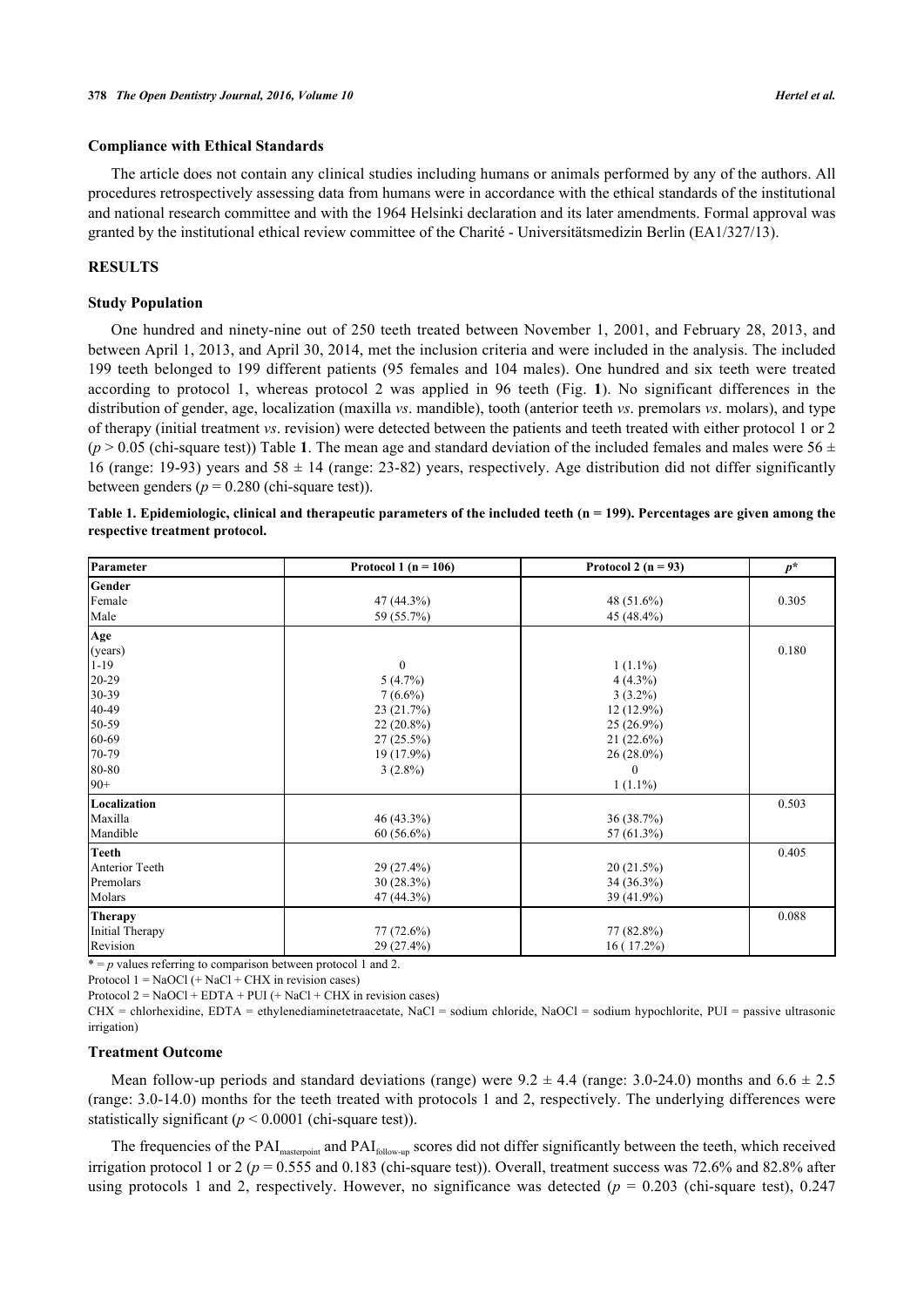(ANOVA) and 0.243 (logistic regression analysis). Stratified for initial therapy ( $n = 154$ ) and revision ( $n = 45$ ), success was recorded in 68.9% and 82.7% and in 84.4% and 75.1% following protocols 1 and 2 (*p* = 0.073 and 0.627 (chisquare test), respectively. No significant association between the applied protocol and therapy success was detected performing a stratified analysis regarding anterior teeth, premolars, and molars (*p* = 0.845 (chi-square test)). Furthermore, no significant association between follow-up time and success was found  $(p = 0.888)$ . Three teeth treated with protocol 1 had to be extracted for showing clinical symptoms (exacerbation, complaints, and mobility grade III) and progressive periapical lesions. No extractions were performed following protocol 2, at least within the examined period. However, the frequency of extractions did not differ significantly between protocols 1 and 2 ( $p = 0.102$  (chisquare test)) (Table **[2](#page-4-0)**).

| Parameter                                               | Protocol 1 ( $n = 106$ ) | Protocol 2 ( $n = 93$ ) | $p^*$        |
|---------------------------------------------------------|--------------------------|-------------------------|--------------|
| <b>Follow-up Period</b>                                 |                          |                         | ${}< 0.0001$ |
| (months)                                                |                          |                         |              |
| $3-6$                                                   | $36(34.0\%)$             | 58 (62.4%)              |              |
| $>6-9$                                                  | $13(12.3\%)$             | $21(22.6\%)$            |              |
| $>9-12$                                                 | 38 (35.8%)               | $10(10.8\%)$            |              |
| $>12-18$                                                | $16(15.1\%)$             | $4(4.3\%)$              |              |
| $>18-24$                                                | $3(2.8\%)$               | $\bf{0}$                |              |
| $\mathbf{PAI}_{\text{masterpoint}}$                     |                          |                         | 0.555        |
| I                                                       | $32(30.2\%)$             | 32 (34.4%)              |              |
| II                                                      | $3(2.8\%)$               | $1(1.1\%)$              |              |
| III - IV                                                | $71(67.0\%)$             | $60(64.5\%)$            |              |
| V                                                       |                          |                         |              |
| $\mathbf{PAI}_\mathrm{follow-up}$                       |                          |                         |              |
| I                                                       | 51 (47.6%)               | 54 (57.6%)              | 0.183        |
| II                                                      | $1(1.0\%)$               |                         |              |
| $III - IV$                                              | 51 (48.6%)               | 39 (42.4%)              |              |
| <b>V</b>                                                | $3(2.9\%)$               | $\bf{0}$                |              |
| success                                                 |                          |                         | 0.203        |
| yes**                                                   | $77(72.6\%)$             | 77 (82.8%)              |              |
| $\mathrm{PAI}_\mathrm{follow-up} \!\!=\!\! I$           | 51 $(48.1\%)$            | 54 (58.1%)              |              |
| $PAI_{\text{masterpoint}} > PAI_{\text{follow-up}} > I$ | $26(24.5\%)$             | 23 (24.7%)              |              |
| $no***$                                                 | 29 (27.4%)               | $16(17.2\%)$            |              |
| extraction                                              | $3(100\%)$               | $\mathbf{0}$            | 0.102        |

<span id="page-4-0"></span>

| Table 2. Outcome parameters of the included teeth $(n = 199)$ . Percentages are given among the treatment protocols. |  |  |  |
|----------------------------------------------------------------------------------------------------------------------|--|--|--|
|                                                                                                                      |  |  |  |

 $* = p$  values referring to comparison between protocol 1 and 2.

\*\* = absence of clinical symptoms and  $PAI_{\text{follow-up}} = I$  or  $PAI_{\text{masterpoint}} > PAI_{\text{follow-up}} > I$ 

\*\*\* = clinical symptoms and/or  $\text{PAI}_{\text{masterpoint}}$   $\leq$   $\text{PAI}_{\text{follow-up}}$   $>$  I

Protocol  $1 = NaOCl$  (+ NaCl + CHX in revision cases)

Protocol  $2 = NaOCl + EDTA + PUI + NaCl + CHX$  in revision cases)

(CHX = chlorhexidine, EDTA = ethylenediaminetetraacetate, NaCl = sodium chloride, NaOCl = sodium hypochlorite, PAI = periapical index, PUI = passive ultrasonic irrigation)

Both investigators assigned equal PAI scores, with the exception of 23 out of 398 radiographs. Thus, the resulting baseline accordance was 94.2%, which was widely equivalent to previously reported results obtained from highly specialized investigators [[16](#page-6-10), [17](#page-6-11)]. The referring radiographs were revised and discussed by both observers, resulting in 100% accordance. Due to equal PAI scores at the time of masterpoint try-in and follow-up, the change in dimension of the periapical lesion was separately assessed among 49 teeth (protocol 1: 26 and protocol 2: 23) if PAI was  $> 1$ . Baseline accordance was 87.8% (6 mismatches out of 49 radiographs). The referring radiographs were again revised, resulting in 100% accordance. Furthermore, statistical analysis was separately repeated for the baseline PAI score and change of lesion dimensions series of both investigators. Equivalent results were obtained in terms of an absence of a significant association between the applied protocol and treatment success ( $p > 0.05$  (chi-square test, ANOVA, logistic regression analysis)).

# **DISCUSSION**

The aim of the present study was to investigate if applying an irrigation protocol supplemented with EDTA and PUI (protocol 2) would result in an increased success rate compared to passive irrigation using only NaOCl (protocol 1). Within the present approach, this was not confirmed based on the presented definition of success (absence of clinical symptoms and  $\text{PAI}_{\text{follow-up}} = \text{I}$  or  $\text{PAI}_{\text{masterpoint}} > \text{PAI}_{\text{follow-up}} > \text{I}$ . Even though higher success rates were found overall for endodontic treatments as well as initial therapies after applying protocol 2, the underlying differences were not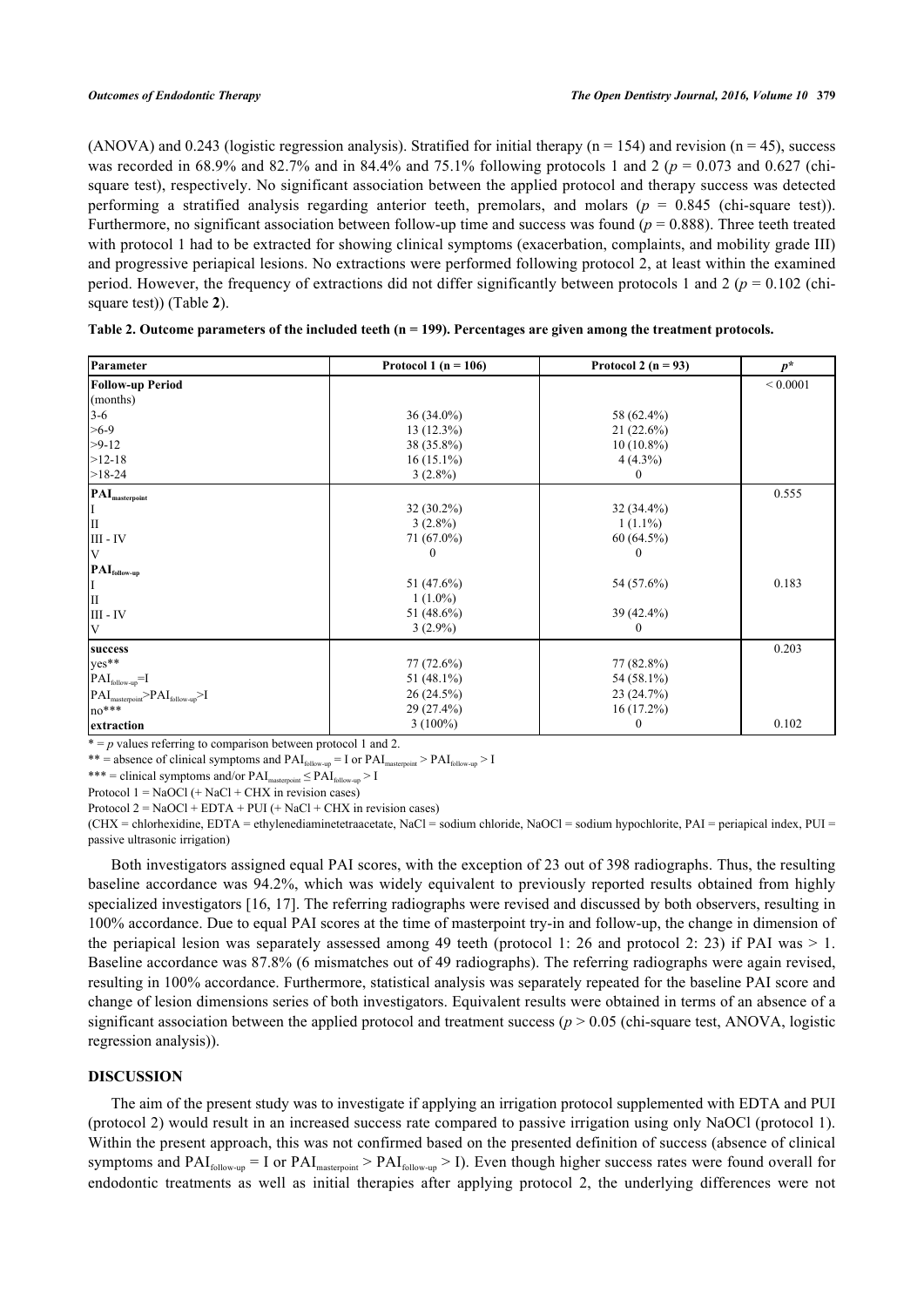statistically significant. Thus, applying a lavish disinfection protocol was not beneficial to the success rate within the present study.

Ultrasonic activation has been described to enhance irrigant delivery and agitation by the physical phenomena of stream and cavitation. *In vitro*, canal cleanliness, irrigant transfer to the canal system, soft tissue debridement, and removal of smear layer and biofilms can be improved [[18\]](#page-6-12). The additional use of EDTA has been related to further enhancement of smear layer removal [\[19](#page-6-13)]. Nevertheless, the referring studies widely lack standardization of the applied methods, thereby diminishing comparability [[18\]](#page-6-12). Furthermore, both transferability to *in vivo* and the impact of these findings on relevant clinical outcome parameters remain partially uncertain. As a consequence, the use of ultrasounds in endodontics is controversial [\[7](#page-6-1), [8\]](#page-6-2). Based on the obtained results, it may be assumed that ultrasonic activation of irrigants (PUI) and removal of the smear layer using EDTA might be of limited benefit or even lack enhancement of the success rate. Despite the bactericidal efficacy of PUI, disinfection was reported to be incomplete[[20](#page-6-14)]. Thus, the persistence of bacteria poses a threat to treatment success due to recurrent infection.

Complete remission of radiological findings has been described to take up to four to five years. Furthermore, the absence of radiological findings does not necessarily correspond to complete histological remission[[21](#page-6-15)]. As a consequence, histological findings would have to be included into the assessment of treatment success, which of course is impossible. Hence, the results retrieved in the present study may be regarded as well transferable to clinical routine. However, it has to be emphasized that the follow-up periods of the teeth treated according to protocol 1 were significantly longer compared to those that received protocol 2. This was evidently due to the fact that protocol 1 was used prior to protocol 2 in our department. Nevertheless, it has to be discussed whether applying protocol 2 might result in significantly higher success rates if similar follow-up periods would be compared. Against this, statistical analysis revealed that follow-up time was not significantly associated with treatment success. However, this may be considered in further investigations.

As elaborate irrigation protocols are both costly and time-consuming, their efficacy has to be assessed critically. Nevertheless, the obtained results should be confirmed by prospective clinical trials. If the findings would be confirmed, costs, time, and materials might be saved in the future.

# **CONCLUSION**

Treatment success was not found to be significantly associated with one of the investigated irrigation protocols. Within the limitations of the present study, it may be cautiously concluded that sufficient mechanical debridement combined with meticulous passive NaOCl irrigation (supplemented with CHX in revision cases) provides success rates comparable to elaborate irrigation protocols including EDTA and PUI. These findings strongly encourage conducting prospective clinical trials to confirm the obtained results.

# **CONFLICT OF INTEREST**

The authors confirm that this article content has no conflict of interest.

# **ACKNOWLEDGEMENTS**

Declared none

### **REFERENCES**

- <span id="page-5-0"></span>[1] Chavez de Paz LE. Redefining the persistent infection in root canals: possible role of biofilm communities. J Endod 2007; 33(6): 652-62. [\[http://dx.doi.org/10.1016/j.joen.2006.11.004\]](http://dx.doi.org/10.1016/j.joen.2006.11.004) [PMID: [17509401](http://www.ncbi.nlm.nih.gov/pubmed/17509401)]
- <span id="page-5-1"></span>[2] Vianna ME, Gomes BP. Efficacy of sodium hypochlorite combined with chlorhexidine against *Enterococcus faecalis in vitro*. Oral Surg Oral Med Oral Pathol Oral Radiol Endod 2009; 107(4): 585-9. [\[http://dx.doi.org/10.1016/j.tripleo.2008.10.023\]](http://dx.doi.org/10.1016/j.tripleo.2008.10.023) [PMID: [19157916](http://www.ncbi.nlm.nih.gov/pubmed/19157916)]
- <span id="page-5-2"></span>[3] Paqué F, Luder HU, Sener B, Zehnder M. Tubular sclerosis rather than the smear layer impedes dye penetration into the dentine of endodontically instrumented root canals. Int Endod J 2006; 39(1): 18-25. [\[http://dx.doi.org/10.1111/j.1365-2591.2005.01042.x\]](http://dx.doi.org/10.1111/j.1365-2591.2005.01042.x) [PMID: [16409324](http://www.ncbi.nlm.nih.gov/pubmed/16409324)]
- <span id="page-5-3"></span>[4] Lo Giudice G, Cutroneo G, Centofanti A, *et al.* Dentin morphology of root canal surface: A quantitative evaluation based on a scanning electronic microscopy study. Biomed Res Int 2015; 2015(4): 1-7. [\[http://dx.doi.org/10.1155/2015/164065](http://dx.doi.org/10.1155/2015/164065)]
- <span id="page-5-4"></span>[5] George S, Kishen A, Song KP. The role of environmental changes on monospecies biofilm formation on root canal wall by *Enterococcus faecalis*. J Endod 2005; 31(12): 867-72.